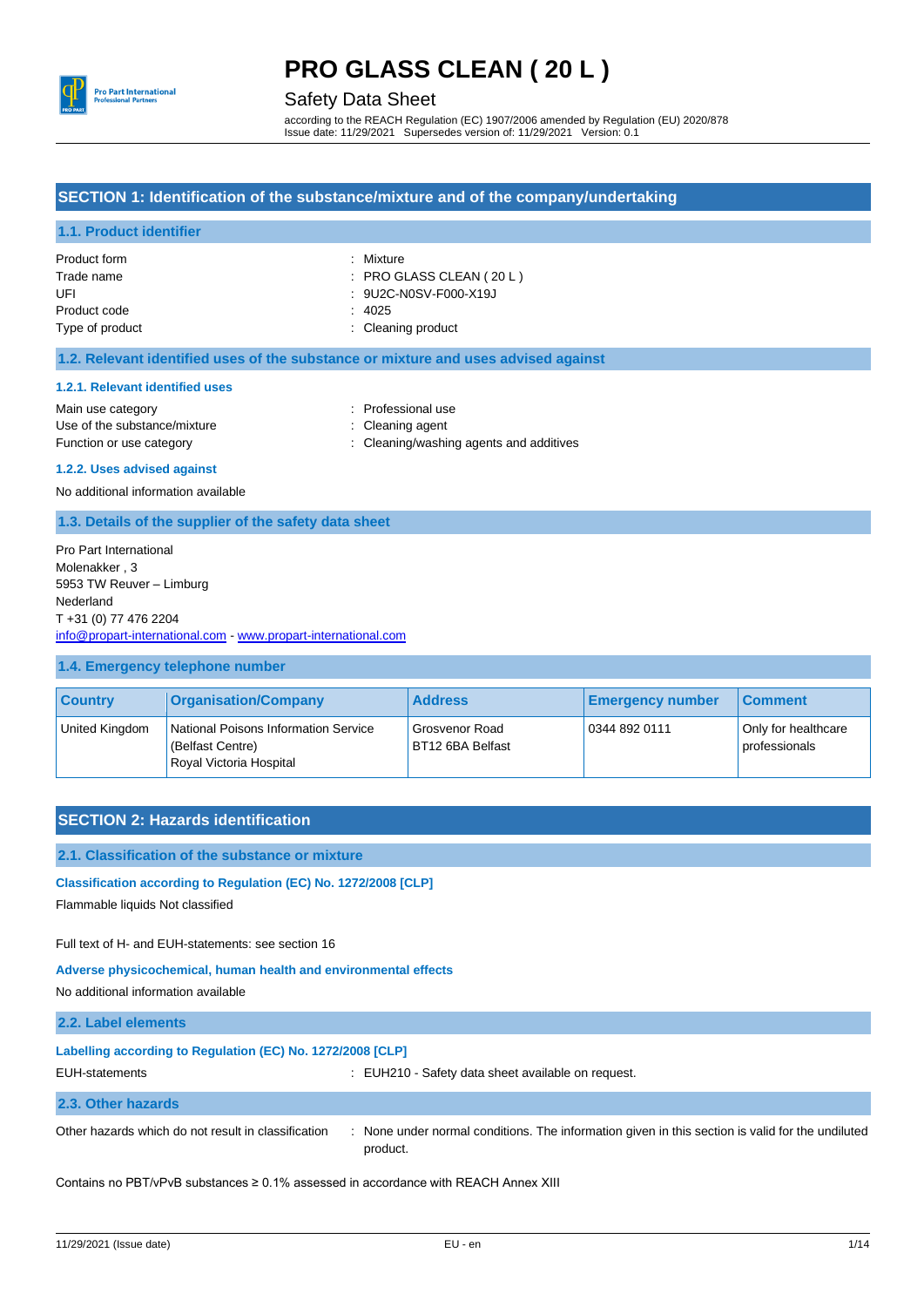## Safety Data Sheet

according to the REACH Regulation (EC) 1907/2006 amended by Regulation (EU) 2020/878

The mixture does not contain substance(s) included in the list established in accordance with Article 59(1) of REACH for having endocrine disrupting properties, or is not identified as having endocrine disrupting properties in accordance with the criteria set out in Commission Delegated Regulation (EU) 2017/2100 or Commission Regulation (EU) 2018/605

## **SECTION 3: Composition/information on ingredients**

### **3.1. Substances**

### No data available

**3.2. Mixtures**

| <b>Name</b>                                                           | <b>Product identifier</b>                                                                             | $\%$    | <b>Classification according to</b><br><b>Regulation (EC) No. 1272/2008</b><br>[CLP] |
|-----------------------------------------------------------------------|-------------------------------------------------------------------------------------------------------|---------|-------------------------------------------------------------------------------------|
| 2-PROPANOL (isopropylalcohol) (INCI: ISOPROPYL<br>ALCOHOL)            | CAS-No.: 67-63-0<br>EC-No.: 200-661-7<br>EC Index-No.: 603-117-00-0<br>REACH-no: 01-2119457558-<br>25 | $1 - 5$ | Flam. Lig. 2, H225<br>Eye Irrit. 2, H319<br>STOT SE 3, H336                         |
| <b>ACETONE</b><br>substance with a Community workplace exposure limit | CAS-No.: 67-64-1<br>EC-No.: 200-662-2<br>EC Index-No.: 606-001-00-8<br>REACH-no: 01-2119471330-<br>49 | $1 - 5$ | Flam. Lig. 2, H225<br>Eye Irrit. 2, H319<br>STOT SE 3, H336                         |

Full text of H- and EUH-statements: see section 16

| <b>SECTION 4: First aid measures</b>                             |                                                                                                                                                         |
|------------------------------------------------------------------|---------------------------------------------------------------------------------------------------------------------------------------------------------|
| 4.1. Description of first aid measures                           |                                                                                                                                                         |
| First-aid measures general                                       | : Never give anything by mouth to an unconscious person. If you feel unwell, seek medical<br>advice (show the label where possible).                    |
| First-aid measures after inhalation                              | : Not expected to present a significant respiratory hazard under anticipated conditions of<br>normal use.                                               |
| First-aid measures after skin contact                            | : Remove affected clothing and wash all exposed skin area with mild soap and water,<br>followed by warm water rinse.                                    |
| First-aid measures after eye contact                             | : Rinse cautiously with water for several minutes. Remove contact lenses, if present and easy<br>to do. Continue rinsing.                               |
| First-aid measures after ingestion                               | Rinse mouth out with water. If you feel unwell, seek medical advice. If possible show him<br>this sheet. Failing this, show him the packaging or label. |
| 4.2. Most important symptoms and effects, both acute and delayed |                                                                                                                                                         |
| Symptoms/effects after inhalation                                | : Inhalation unlikely. None under normal use. May cause minor irritation to the respiratory<br>tract and to other mucous membranes.                     |
| Symptoms/effects after skin contact                              | : Not expected to present a significant skin hazard under anticipated conditions of normal<br>use. Generally the product does not irritate the skin.    |
| Symptoms/effects after eye contact                               | May cause slight irritation. Redness. Tears.                                                                                                            |
| Symptoms/effects after ingestion                                 | : Not expected to present a significant ingestion hazard under anticipated conditions of<br>normal use.                                                 |

**4.3. Indication of any immediate medical attention and special treatment needed**

In case of accident or if you feel unwell, seek medical advice immediately (show the label where possible).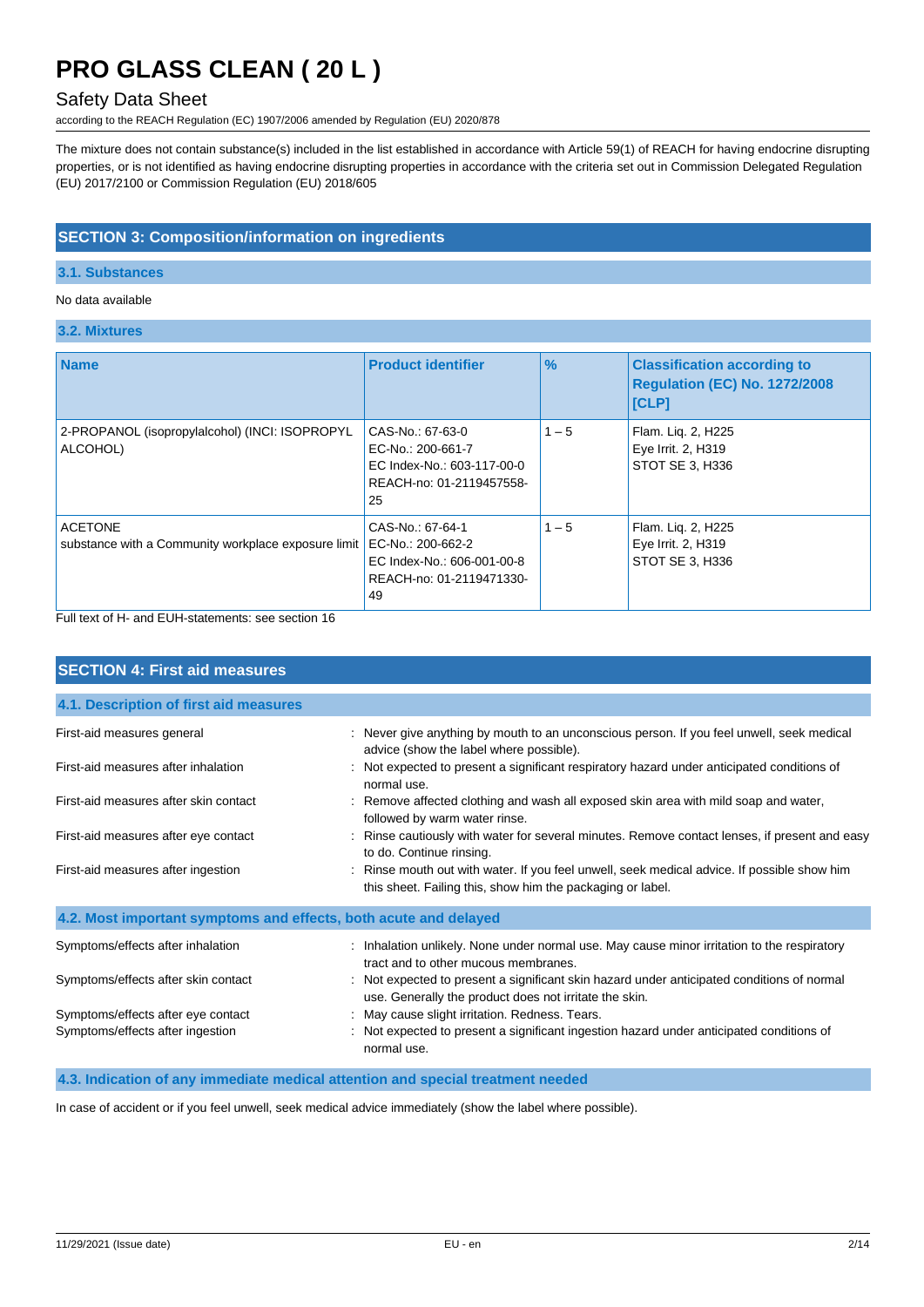## Safety Data Sheet

according to the REACH Regulation (EC) 1907/2006 amended by Regulation (EU) 2020/878

| <b>SECTION 5: Firefighting measures</b>                        |                                                                                                                                           |
|----------------------------------------------------------------|-------------------------------------------------------------------------------------------------------------------------------------------|
| 5.1. Extinguishing media                                       |                                                                                                                                           |
| Suitable extinguishing media<br>Unsuitable extinguishing media | : Water spray. Dry powder. Foam. Carbon dioxide. Sand.<br>: Do not use a heavy water stream.                                              |
| 5.2. Special hazards arising from the substance or mixture     |                                                                                                                                           |
| Fire hazard                                                    | Flammable at or above flash point. When heated above the flash point, releases flammable<br>vapours.                                      |
| Explosion hazard                                               | : Vapours are heavier than air and may travel considerable distance to an ignition source and<br>flash back to source of vapours.         |
| Hazardous decomposition products in case of fire               | : Toxic fumes may be released.                                                                                                            |
| 5.3. Advice for firefighters                                   |                                                                                                                                           |
| Precautionary measures fire<br>Firefighting instructions       | : Continue water spray from protected position until container stays cool.<br>Exercise caution when fighting any chemical fire.           |
| Protection during firefighting                                 | Do not attempt to take action without suitable protective equipment. Self-contained<br>breathing apparatus. Complete protective clothing. |
| Other information                                              | Prevent runoff from entering water courses, sewers and basements.                                                                         |

| <b>SECTION 6: Accidental release measures</b>                            |                                                                                                                                                                                                          |
|--------------------------------------------------------------------------|----------------------------------------------------------------------------------------------------------------------------------------------------------------------------------------------------------|
| 6.1. Personal precautions, protective equipment and emergency procedures |                                                                                                                                                                                                          |
| General measures                                                         | : No open flames. No smoking. Material spilled on hard surface can present a serious<br>slipping/falling hazard. For further information refer to section 8: "Exposure<br>controls/personal protection". |
| 6.1.1. For non-emergency personnel                                       |                                                                                                                                                                                                          |
| Emergency procedures                                                     | Ventilate spillage area. Evacuate unnecessary personnel.<br>t.                                                                                                                                           |
| 6.1.2. For emergency responders                                          |                                                                                                                                                                                                          |
| Protective equipment                                                     | : Equip cleanup crew with proper protection.                                                                                                                                                             |
| Emergency procedures                                                     | : Ventilate area.                                                                                                                                                                                        |
| <b>6.2. Environmental precautions</b>                                    |                                                                                                                                                                                                          |

Avoid release to the environment. Do not contaminate ground and surface water.

| 6.3. Methods and material for containment and cleaning up |                                                                                                                                                                                                                                                                                                                                |
|-----------------------------------------------------------|--------------------------------------------------------------------------------------------------------------------------------------------------------------------------------------------------------------------------------------------------------------------------------------------------------------------------------|
| Methods for cleaning up                                   | : Dispose in a safe manner in accordance with local/national regulations. Take up liquid spill<br>into absorbent material. Soak up spills with inert solids, such as clay or diatomaceous earth<br>as soon as possible. Wash away remainder with plenty of water. Dispose of in accordance<br>with relevant local regulations. |

## **6.4. Reference to other sections**

For further information refer to section 8: "Exposure controls/personal protection". For disposal of solid materials or residues refer to section 13 : "Disposal considerations".

| <b>SECTION 7: Handling and storage</b>                             |                                                                                                                                                                                                                                                                                                                                                                                                                                                                                                  |
|--------------------------------------------------------------------|--------------------------------------------------------------------------------------------------------------------------------------------------------------------------------------------------------------------------------------------------------------------------------------------------------------------------------------------------------------------------------------------------------------------------------------------------------------------------------------------------|
| 7.1. Precautions for safe handling                                 |                                                                                                                                                                                                                                                                                                                                                                                                                                                                                                  |
| Additional hazards when processed<br>Precautions for safe handling | : Handle empty containers with care because residual vapours are flammable.<br>: Normal precautions for handling chemicals should be observed. Keep away from heat, hot<br>surfaces, sparks, open flames and other ignition sources. No smoking. Provide good<br>ventilation in process area to prevent formation of vapour. Obtain special instructions before<br>use. Wash hands and other exposed areas with mild soap and water before eating, drinking<br>or smoking and when leaving work. |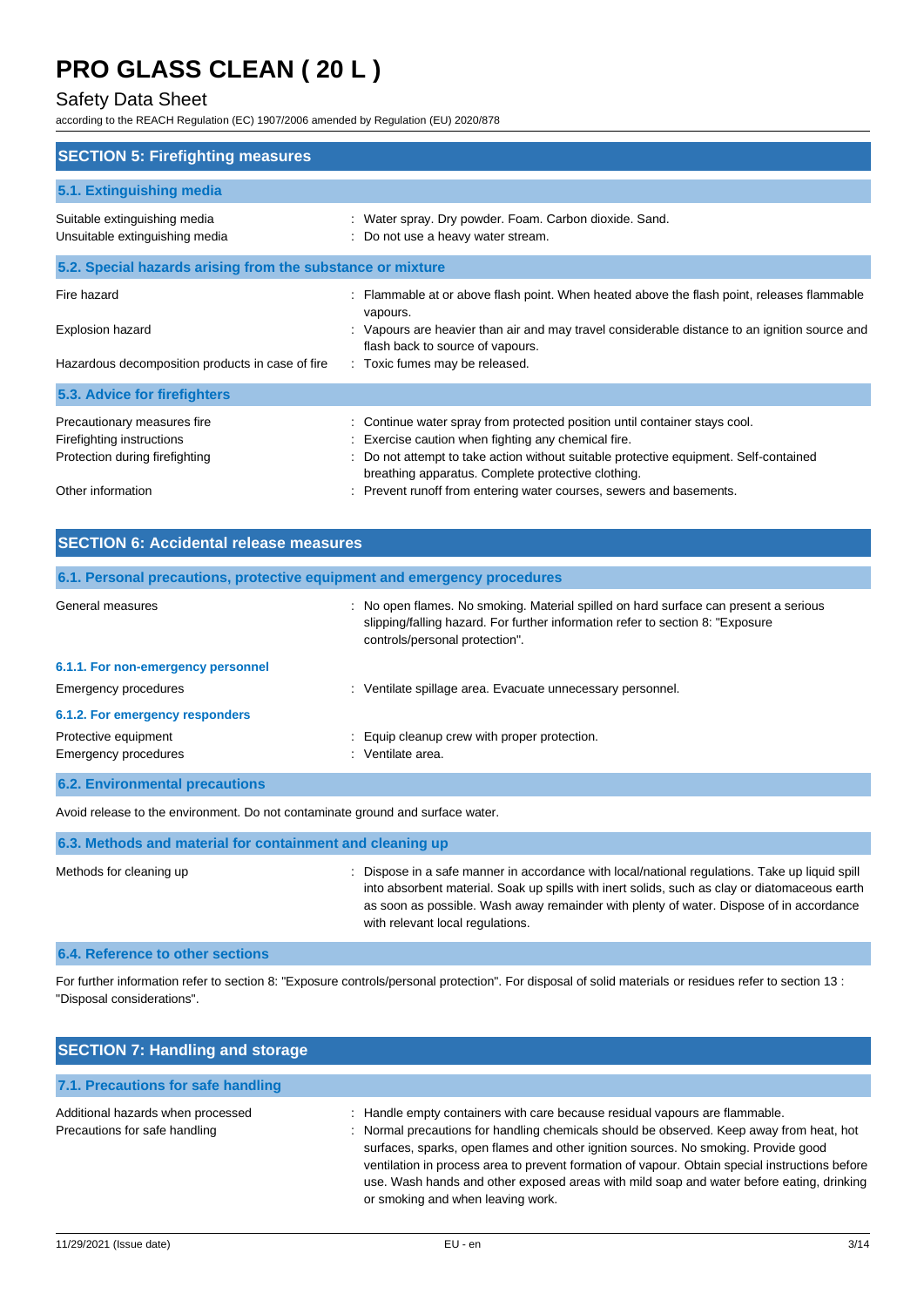## Safety Data Sheet

according to the REACH Regulation (EC) 1907/2006 amended by Regulation (EU) 2020/878

| Hygiene measures                                                  | : Do not eat, drink or smoke when using this product. Always wash hands after handling the<br>product.                                                                                            |
|-------------------------------------------------------------------|---------------------------------------------------------------------------------------------------------------------------------------------------------------------------------------------------|
| 7.2. Conditions for safe storage, including any incompatibilities |                                                                                                                                                                                                   |
| Technical measures                                                | : Proper grounding procedures to avoid static electricity should be followed. Ground/bond<br>container and receiving equipment. Use explosion-proof electrical/ventilating/lighting<br>equipment. |
| Storage conditions                                                | : Keep only in the original container in a cool, well-ventilated place. Keep container tightly<br>closed. Protect from freezing.                                                                  |
| Incompatible products                                             | : Strong bases. Strong acids.                                                                                                                                                                     |
| Heat and ignition sources                                         | : Protect from heat and direct sunlight. Keep away from sources of ignition - No smoking.<br>Take precautionary measures against static discharge.                                                |
| 7.3. Specific end use(s)                                          |                                                                                                                                                                                                   |

No data available.

## **SECTION 8: Exposure controls/personal protection**

### **8.1. Control parameters**

### **8.1.1 National occupational exposure and biological limit values**

| 2-PROPANOL (isopropylalcohol) (INCI: ISOPROPYL ALCOHOL) (67-63-0) |                                            |
|-------------------------------------------------------------------|--------------------------------------------|
| <b>Belgium - Occupational Exposure Limits</b>                     |                                            |
| <b>OEL TWA</b>                                                    | 500 mg/m <sup>3</sup>                      |
| OEL TWA [ppm]                                                     | 200 ppm                                    |
| <b>OEL STEL</b>                                                   | 1000 mg/m <sup>3</sup>                     |
| OEL STEL [ppm]                                                    | 400 ppm                                    |
| Regulatory reference                                              | Koninklijk besluit Arrêté royal 11/03/2002 |
| <b>Netherlands - Occupational Exposure Limits</b>                 |                                            |
| TGG-8u (OEL TWA)                                                  | 650 mg/m $3$                               |
| <b>ACETONE (67-64-1)</b>                                          |                                            |
| <b>EU - Indicative Occupational Exposure Limit (IOEL)</b>         |                                            |
| Local name                                                        | Acetone                                    |
| <b>IOEL TWA</b>                                                   | 1210 mg/m <sup>3</sup> WGW Long term       |
| <b>IOEL TWA [ppm]</b>                                             | 500 ppm                                    |
| <b>IOEL STEL</b>                                                  | 2420 mg/m <sup>3</sup>                     |
| IOEL STEL [ppm]                                                   | 1000 ppm                                   |
| Regulatory reference                                              | COMMISSION DIRECTIVE 2000/39/EC            |
| <b>Netherlands - Occupational Exposure Limits</b>                 |                                            |
| Local name                                                        | Aceton                                     |
| TGG-8u (OEL TWA)                                                  | 1210 mg/m <sup>3</sup>                     |
| TGG-15min (OEL STEL)                                              | 2420 mg/m <sup>3</sup>                     |
| Regulatory reference                                              | Arbeidsomstandighedenregeling 2021         |

## **8.1.2. Recommended monitoring procedures**

No additional information available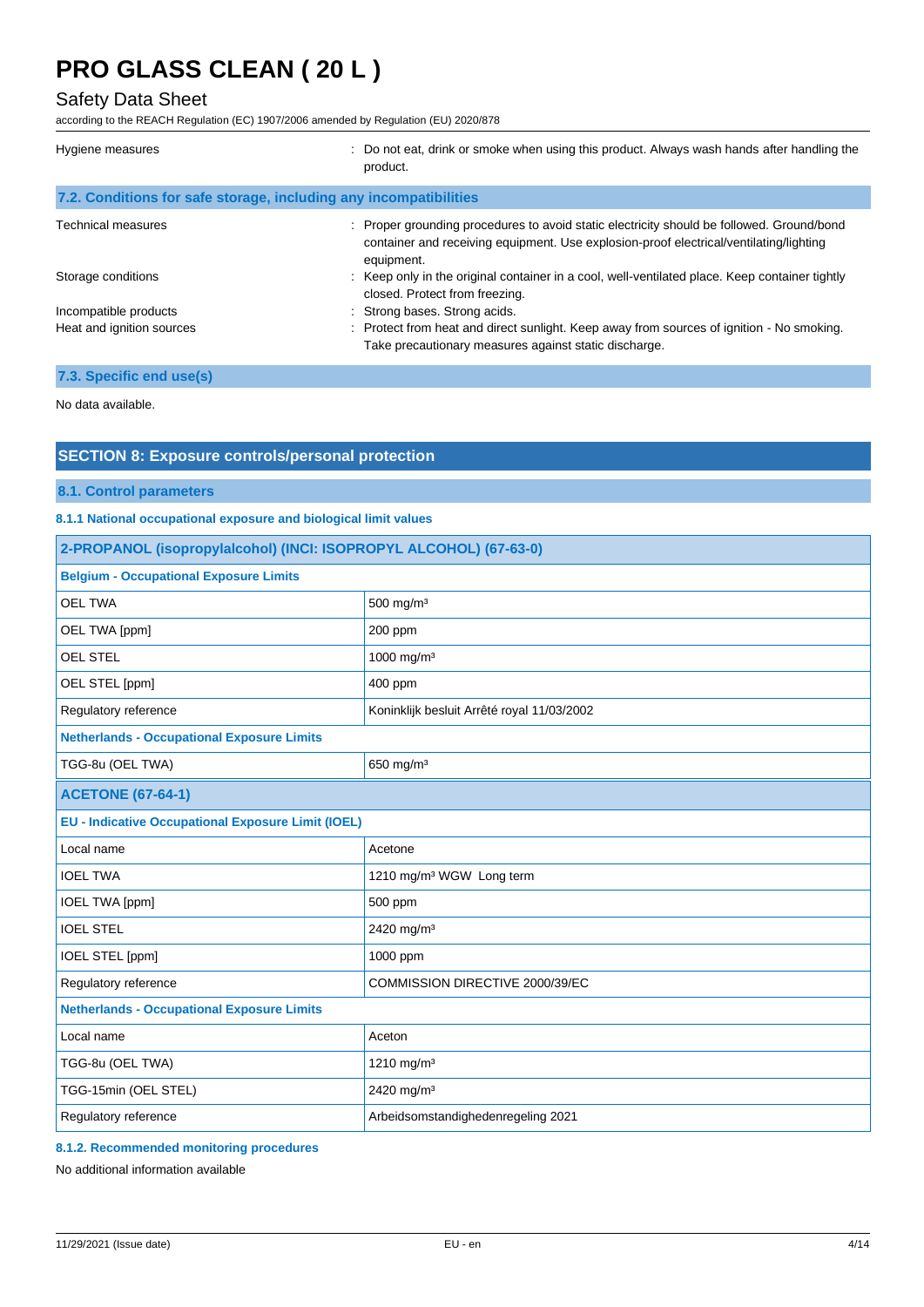## Safety Data Sheet

according to the REACH Regulation (EC) 1907/2006 amended by Regulation (EU) 2020/878

## **8.1.3. Air contaminants formed**

## No additional information available

## **8.1.4. DNEL and PNEC**

| 2-PROPANOL (isopropylalcohol) (INCI: ISOPROPYL ALCOHOL) (67-63-0) |                          |
|-------------------------------------------------------------------|--------------------------|
| <b>DNEL/DMEL (Workers)</b>                                        |                          |
| Long-term - systemic effects, dermal                              | 888 mg/kg bodyweight/day |
| Long-term - systemic effects, inhalation                          | 500 mg/m <sup>3</sup>    |
| <b>DNEL/DMEL (General population)</b>                             |                          |
| Long-term - systemic effects, oral                                | 26 mg/kg bodyweight/day  |
| Long-term - systemic effects, inhalation                          | 89 mg/m <sup>3</sup>     |
| Long-term - systemic effects, dermal                              | 319 mg/kg bodyweight/day |
| <b>PNEC (Water)</b>                                               |                          |
| PNEC aqua (freshwater)                                            | 140.9 mg/l               |
| PNEC aqua (marine water)                                          | 140.9 mg/l               |
| PNEC aqua (intermittent, freshwater)                              | 140.9 mg/l               |
| <b>PNEC (Sediment)</b>                                            |                          |
| PNEC sediment (freshwater)                                        | 552 mg/kg dwt            |
| PNEC sediment (marine water)                                      | 552 mg/kg dwt            |
| <b>PNEC (Soil)</b>                                                |                          |
| PNEC soil                                                         | 28 mg/kg dwt             |
| <b>PNEC (STP)</b>                                                 |                          |
| PNEC sewage treatment plant                                       | 2251 mg/l                |
|                                                                   |                          |
| <b>ACETONE (67-64-1)</b>                                          |                          |
| <b>DNEL/DMEL (Workers)</b>                                        |                          |
| Acute - local effects, inhalation                                 | 2420 mg/m <sup>3</sup>   |
| Long-term - systemic effects, dermal                              | 186 mg/kg bodyweight/day |
| Long-term - systemic effects, inhalation                          | 1210 mg/m <sup>3</sup>   |
| <b>DNEL/DMEL (General population)</b>                             |                          |
| Long-term - systemic effects, oral                                | 62 mg/kg bodyweight/day  |
| Long-term - systemic effects, inhalation                          | 200 mg/m <sup>3</sup>    |
| Long-term - systemic effects, dermal                              | 62 mg/kg bodyweight/day  |
| <b>PNEC (Water)</b>                                               |                          |
| PNEC aqua (freshwater)                                            | 10.6 mg/l                |
| PNEC aqua (marine water)                                          | 1.06 mg/l                |
| PNEC aqua (intermittent, freshwater)                              | 21 mg/l                  |
| <b>PNEC (Sediment)</b>                                            |                          |
| PNEC sediment (freshwater)                                        | 30.4 mg/kg dwt           |
| PNEC sediment (marine water)                                      | 3.04 mg/kg dwt           |
| <b>PNEC (Soil)</b>                                                |                          |
| PNEC soil                                                         | 29.5 mg/kg dwt           |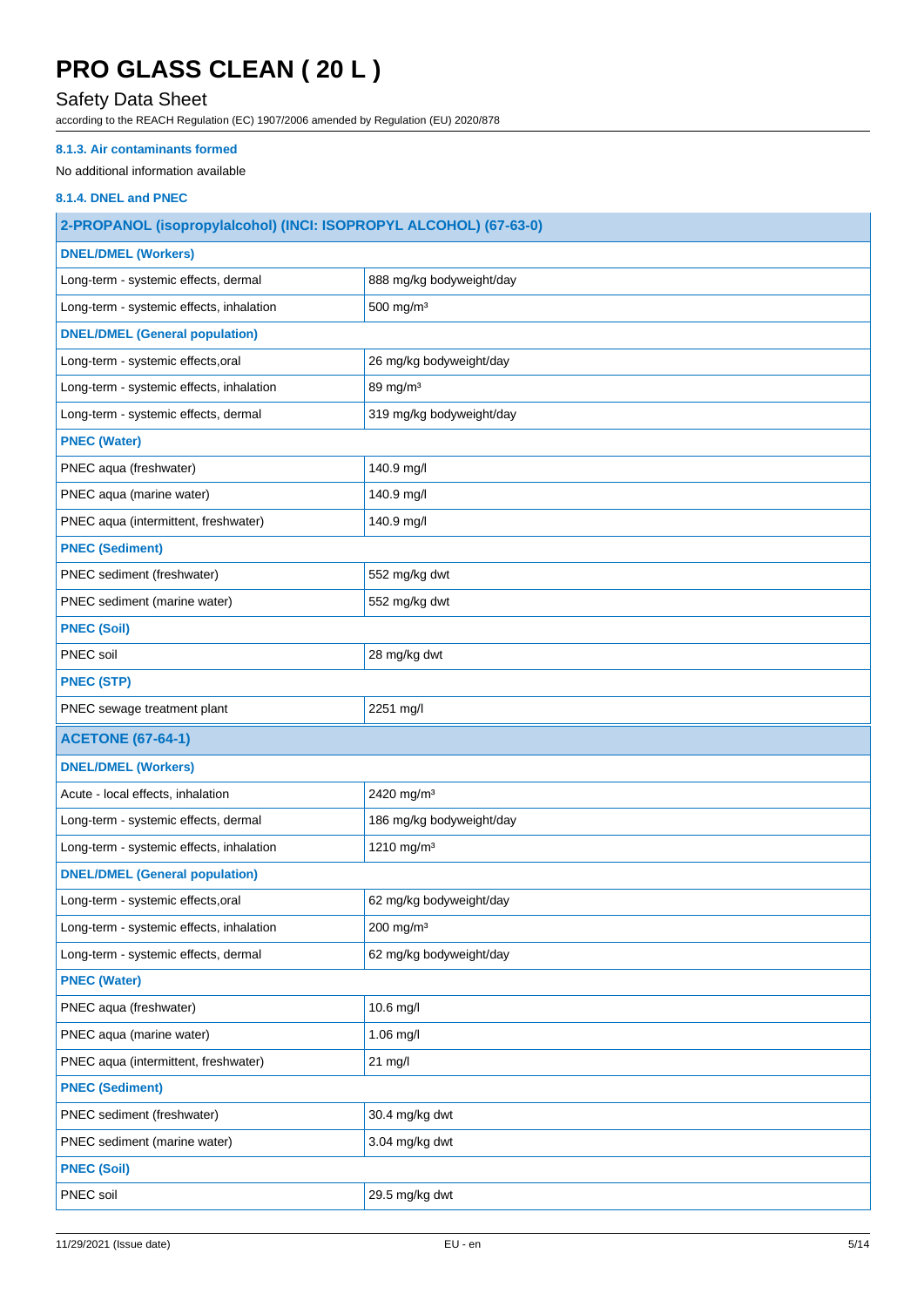## Safety Data Sheet

according to the REACH Regulation (EC) 1907/2006 amended by Regulation (EU) 2020/878

| <b>ACETONE (67-64-1)</b>           |            |
|------------------------------------|------------|
| <b>PNEC (STP)</b>                  |            |
| <b>PNEC</b> sewage treatment plant | $100$ mg/l |

#### **8.1.5. Control banding**

No additional information available

**8.2. Exposure controls**

#### **8.2.1. Appropriate engineering controls**

**Appropriate engineering controls:** Ensure adequate air ventilation.

## **8.2.2. Personal protection equipment**

#### **Personal protective equipment:**

Not required for normal conditions of use. Avoid contact with skin, eyes and clothing. Avoid all unnecessary exposure.

#### **8.2.2.1. Eye and face protection**

**Eye protection:** Not required for normal conditions of use

**8.2.2.2. Skin protection**

**Skin and body protection:** None under normal conditions

#### **Hand protection:**

None under normal use

#### **8.2.2.3. Respiratory protection**

#### **Respiratory protection:**

In case of inadequate ventilation wear respiratory protection.

### **8.2.2.4. Thermal hazards**

## **Thermal hazard protection:**

No information available.

#### **8.2.3. Environmental exposure controls**

**Environmental exposure controls:** Avoid release to the environment.

### **Consumer exposure controls:**

Do not eat, drink or smoke when using this product. The information given in this section is valid for the undiluted product.

## **SECTION 9: Physical and chemical properties**

#### **9.1. Information on basic physical and chemical properties**

| Physical state              | : Liquid                       |
|-----------------------------|--------------------------------|
| Colour                      | : Colourless.                  |
| Odour                       | : Perfumed.                    |
| Odour threshold             | : Not available                |
| Melting point               | : No data available            |
| Freezing point              | : Not available                |
| Boiling point               | : Not available                |
| Flammability                | : No data available            |
| <b>Explosive properties</b> | : No data available.           |
| Oxidising properties        | : No data available.           |
| <b>Explosive limits</b>     | : Not available                |
| Lower explosion limit       | : Not available                |
| Upper explosion limit       | : Not available                |
| Flash point                 | $: 38 °C$ Not fire-maintaining |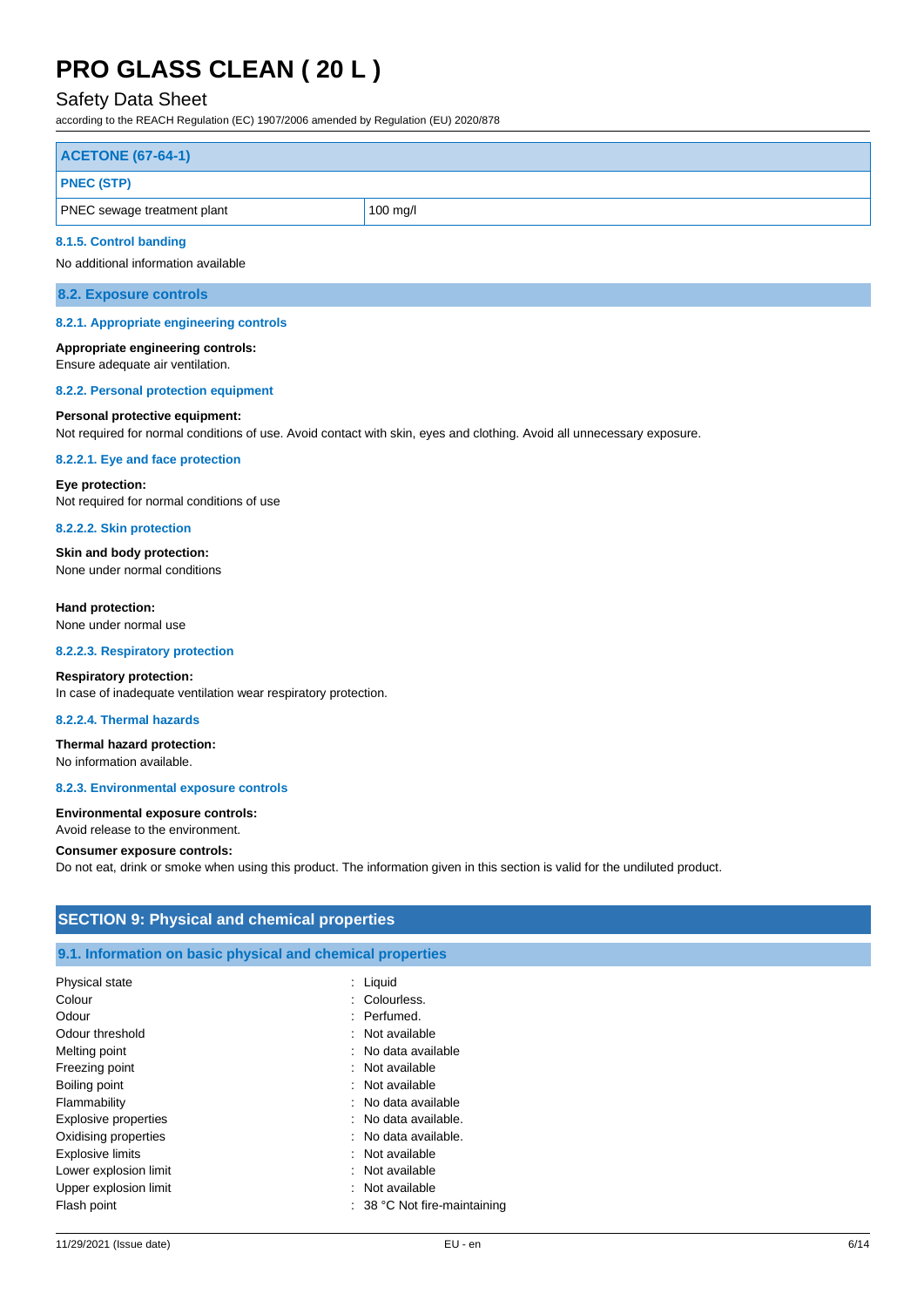## Safety Data Sheet

according to the REACH Regulation (EC) 1907/2006 amended by Regulation (EU) 2020/878

| Auto-ignition temperature                       | : Not available               |
|-------------------------------------------------|-------------------------------|
| Decomposition temperature                       | : Not available               |
| рH                                              | $: 9 - 10 \& 20^{\circ}$ C    |
| Viscosity, kinematic                            | $: 50.505$ mm <sup>2</sup> /s |
| Viscosity, dynamic                              | $:$ < 50 mPa s 20 °C          |
| Solubility                                      | : Not available               |
| Partition coefficient n-octanol/water (Log Kow) | $:$ Not available             |
| Vapour pressure                                 | : Not available               |
| Vapour pressure at 50 °C                        | : Not available               |
| Density                                         | : Not available               |
| Relative density                                | : 0.985 g/cm3 (20°C)          |
| Relative vapour density at 20 °C                | : Not available               |
| Particle characteristics                        | $:$ No data available         |

### **9.2. Other information**

#### **9.2.1. Information with regard to physical hazard classes**

No additional information available

### **9.2.2. Other safety characteristics**

VOC content : 7.01 % (69,4 g/l)

## **SECTION 10: Stability and reactivity**

### **10.1. Reactivity**

The product is non-reactive under normal conditions of use, storage and transport.

### **10.2. Chemical stability**

The product is stable at normal handling and storage conditions.

**10.3. Possibility of hazardous reactions**

No dangerous reactions known under normal conditions of use.

**10.4. Conditions to avoid**

Direct sunlight. Extremely high or low temperatures avoid.

**10.5. Incompatible materials**

Strong acids. Strong bases.

**10.6. Hazardous decomposition products**

Under normal conditions of storage and use, hazardous decomposition products should not be produced. Thermal decomposition generates : Upon heating, toxic fumes are formed. Carbon dioxide. carbon monoxide.

| <b>SECTION 11: Toxicological information</b>                                                                                                |                                     |  |  |
|---------------------------------------------------------------------------------------------------------------------------------------------|-------------------------------------|--|--|
| 11.1. Information on hazard classes as defined in Regulation (EC) No 1272/2008                                                              |                                     |  |  |
| : Not classified<br>Acute toxicity (oral)<br>Acute toxicity (dermal)<br>: Not classified<br>Acute toxicity (inhalation)<br>: Not classified |                                     |  |  |
| 2-PROPANOL (isopropylalcohol) (INCI: ISOPROPYL ALCOHOL) (67-63-0)                                                                           |                                     |  |  |
| LD50 oral rat                                                                                                                               | $4750 - 5840$ mg/kg                 |  |  |
| LD50 oral                                                                                                                                   | 4396 mg/kg bodyweight               |  |  |
| LD50 dermal rabbit                                                                                                                          | $>$ 2000 mg/kg ( $\le$ 13900 mg/kg) |  |  |
| LD50 dermal                                                                                                                                 | 12800 mg/kg bodyweight              |  |  |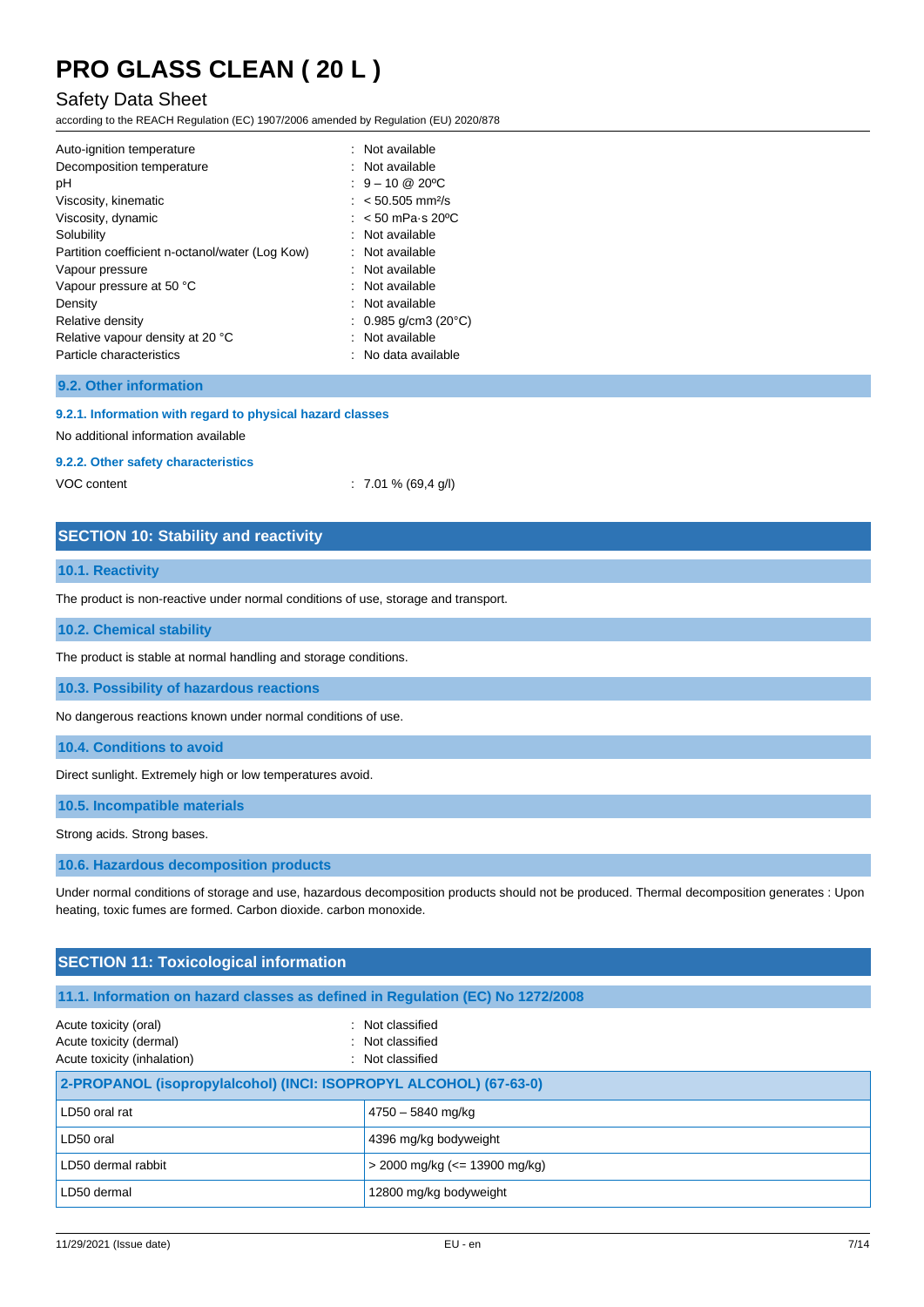## Safety Data Sheet

according to the REACH Regulation (EC) 1907/2006 amended by Regulation (EU) 2020/878

| 2-PROPANOL (isopropylalcohol) (INCI: ISOPROPYL ALCOHOL) (67-63-0)                         |                                                                                                                                                                        |  |
|-------------------------------------------------------------------------------------------|------------------------------------------------------------------------------------------------------------------------------------------------------------------------|--|
| LC50 Inhalation - Rat                                                                     | $20 - 72.6$ mg/l                                                                                                                                                       |  |
| LC50 Inhalation - Rat (Dust/Mist)                                                         | 46600 mg/l/4h                                                                                                                                                          |  |
| LC50 Inhalation - Rat (Vapours)                                                           | 30 mg/l/4h                                                                                                                                                             |  |
| ATE CLP (oral)                                                                            | 4750 mg/kg bodyweight                                                                                                                                                  |  |
| ATE CLP (dermal)                                                                          | 13900 mg/kg bodyweight                                                                                                                                                 |  |
| ATE CLP (vapours)                                                                         | 20 mg/l/4h                                                                                                                                                             |  |
| ATE CLP (dust, mist)                                                                      | 20 mg/l/4h                                                                                                                                                             |  |
| <b>ACETONE (67-64-1)</b>                                                                  |                                                                                                                                                                        |  |
| LD50 oral rat                                                                             | 5800 mg/kg                                                                                                                                                             |  |
| LD50 oral                                                                                 | 5800 mg/kg bodyweight                                                                                                                                                  |  |
| LD50 dermal rabbit                                                                        | > 15800 mg/kg                                                                                                                                                          |  |
| LD50 dermal                                                                               | > 15688 mg/kg bodyweight                                                                                                                                               |  |
| LC50 Inhalation - Rat                                                                     | 76 mg/l/4h                                                                                                                                                             |  |
| LC50 Inhalation - Rat (Dust/Mist)                                                         | 50100 mg/l/4h                                                                                                                                                          |  |
| ATE CLP (oral)                                                                            | 5800 mg/kg bodyweight                                                                                                                                                  |  |
| ATE CLP (vapours)                                                                         | 76 mg/l/4h                                                                                                                                                             |  |
| ATE CLP (dust, mist)                                                                      | 76 mg/l/4h                                                                                                                                                             |  |
| Skin corrosion/irritation                                                                 | : Not classified                                                                                                                                                       |  |
| Serious eye damage/irritation                                                             | pH: 9 - 10 @ 20°C<br>Not classified (Based on available data, the classification criteria are not met)<br>pH: 9 - 10 @ 20°C                                            |  |
| Respiratory or skin sensitisation                                                         | Not classified (Based on available data, the classification criteria are not met)                                                                                      |  |
| Germ cell mutagenicity                                                                    | Not classified (Based on available data, the classification criteria are not met)                                                                                      |  |
| Carcinogenicity                                                                           | Not classified (Based on available data, the classification criteria are not met)                                                                                      |  |
| Reproductive toxicity                                                                     | Not classified (Based on available data, the classification criteria are not met)                                                                                      |  |
| STOT-single exposure<br>2-PROPANOL (isopropylalcohol) (INCI: ISOPROPYL ALCOHOL) (67-63-0) | : Not classified (Based on available data, the classification criteria are not met)                                                                                    |  |
|                                                                                           |                                                                                                                                                                        |  |
| STOT-single exposure                                                                      | May cause drowsiness or dizziness.                                                                                                                                     |  |
| <b>ACETONE (67-64-1)</b>                                                                  |                                                                                                                                                                        |  |
| STOT-single exposure                                                                      | May cause drowsiness or dizziness.                                                                                                                                     |  |
| STOT-repeated exposure                                                                    | Not classified (Based on available data, the classification criteria are not met)                                                                                      |  |
| Aspiration hazard                                                                         | Not classified (Based on available data, the classification criteria are not met)                                                                                      |  |
| <b>PRO GLASS CLEAN (20 L)</b>                                                             |                                                                                                                                                                        |  |
| Viscosity, kinematic                                                                      | $< 50.505$ mm <sup>2</sup> /s                                                                                                                                          |  |
| 11.2. Information on other hazards                                                        |                                                                                                                                                                        |  |
| 11.2.1. Endocrine disrupting properties                                                   |                                                                                                                                                                        |  |
| Adverse health effects caused by endocrine<br>disrupting properties                       | Based on available data, the classification criteria are not met, The statements are derived<br>from the properties of the single components. No toxicological data is |  |

## from the properties of the single components. No toxicological data is available for the product as such

## **11.2.2. Other information**

## No additional information available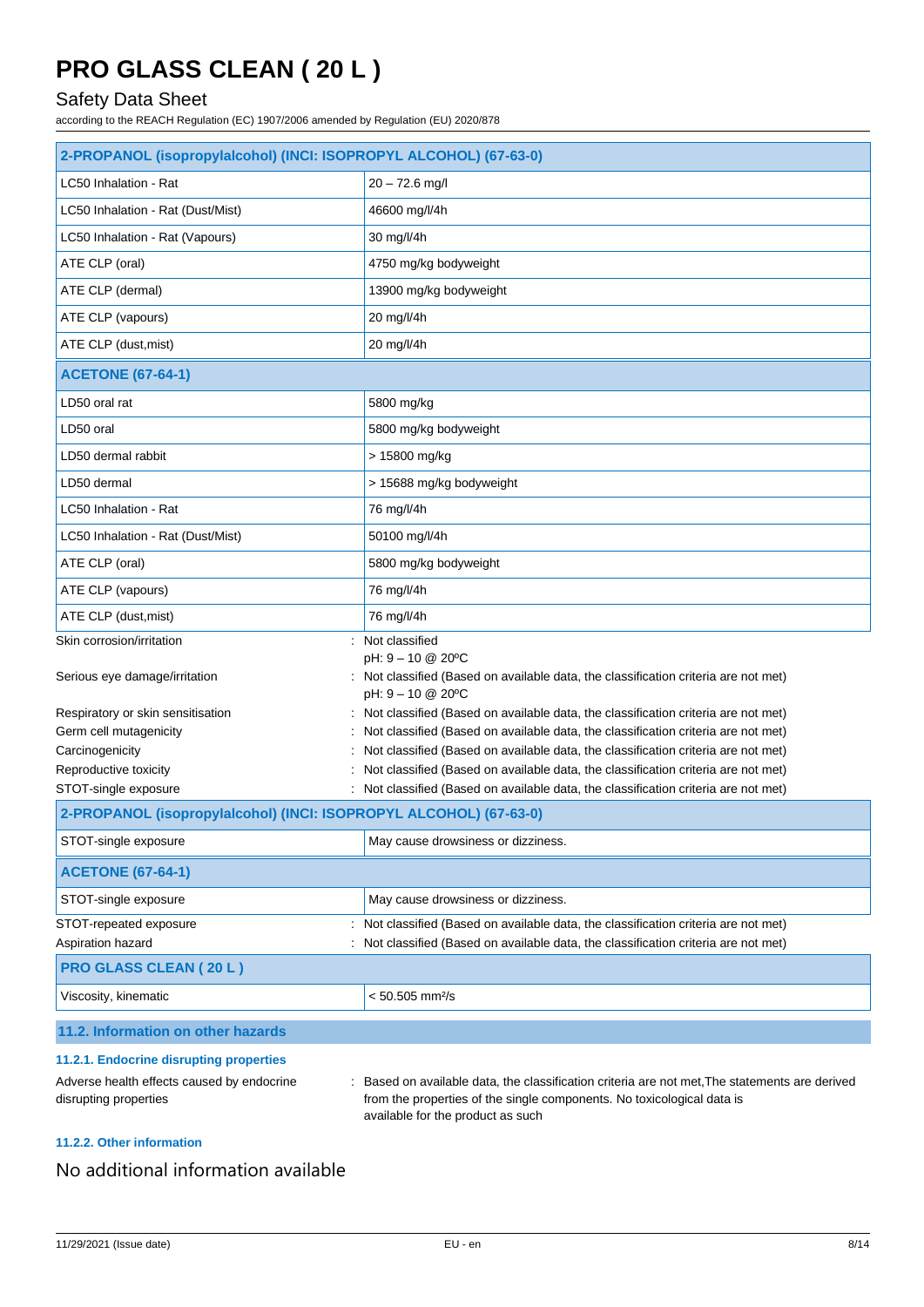## Safety Data Sheet

according to the REACH Regulation (EC) 1907/2006 amended by Regulation (EU) 2020/878

| <b>SECTION 12: Ecological information</b>                               |                                                                                                                                                                                                                                                                                      |  |  |
|-------------------------------------------------------------------------|--------------------------------------------------------------------------------------------------------------------------------------------------------------------------------------------------------------------------------------------------------------------------------------|--|--|
| 12.1. Toxicity                                                          |                                                                                                                                                                                                                                                                                      |  |  |
| Ecology - general<br>Hazardous to the aquatic environment, short-term   | The experimental information related to the eco-toxicological properties of the product itself<br>is not available. The ecotoxicological properties of this mixture are determined by the<br>ecotoxicological properties of the single components (see section 3).<br>Not classified |  |  |
| (acute)<br>Hazardous to the aquatic environment, long-term<br>(chronic) | : Not classified                                                                                                                                                                                                                                                                     |  |  |
| 2-PROPANOL (isopropylalcohol) (INCI: ISOPROPYL ALCOHOL) (67-63-0)       |                                                                                                                                                                                                                                                                                      |  |  |
| LC50 - Fish [1]                                                         | 4200 - 9640 mg/l Pimephales promelas                                                                                                                                                                                                                                                 |  |  |
| LC50 - Fish [2]                                                         | > 100 mg/l Carp (Leuciscus idus melanotus)                                                                                                                                                                                                                                           |  |  |
| EC50 - Crustacea [1]                                                    | $> 1000$ mg/l (24h)                                                                                                                                                                                                                                                                  |  |  |
| EC50 - Crustacea [2]                                                    | 9714 mg/l (24h)                                                                                                                                                                                                                                                                      |  |  |
| EC50 - Other aquatic organisms [1]                                      | > 100 mg/l Daphnia magna (Water flea)(48h)                                                                                                                                                                                                                                           |  |  |
| EC50 - Other aquatic organisms [2]                                      | > 1000 mg/l Algae(72h)                                                                                                                                                                                                                                                               |  |  |
| EC50 72h - Algae [1]                                                    | > 1000 (≤ 1800) mg/l Scenedesmus                                                                                                                                                                                                                                                     |  |  |
| EC50 72h - Algae [2]                                                    | > 100 mg/l Scenedesmus                                                                                                                                                                                                                                                               |  |  |
| LOEC (acute)                                                            | 1000 mg/l Algae, 8d                                                                                                                                                                                                                                                                  |  |  |
| <b>ACETONE (67-64-1)</b>                                                |                                                                                                                                                                                                                                                                                      |  |  |
| LC50 - Fish [1]                                                         | 5540 mg/l Onchorhynchus mykiss (96h)                                                                                                                                                                                                                                                 |  |  |
| LC50 - Fish [2]<br>> 100 mg/l Pimephales promelas (96h)                 |                                                                                                                                                                                                                                                                                      |  |  |
| EC50 - Crustacea [1]                                                    | 8800 mg/l                                                                                                                                                                                                                                                                            |  |  |
| EC50 - Other aquatic organisms [1]                                      | 12600 mg/l Daphnia magna (Water flea)                                                                                                                                                                                                                                                |  |  |
| EC50 - Other aquatic organisms [2]                                      | 3400 mg/l Algae (72h)                                                                                                                                                                                                                                                                |  |  |
| NOEC chronic algae                                                      | 530 mg/l Microcystis aeruginosa(8d)                                                                                                                                                                                                                                                  |  |  |
| 12.2. Persistence and degradability                                     |                                                                                                                                                                                                                                                                                      |  |  |
| <b>PRO GLASS CLEAN (20 L)</b>                                           |                                                                                                                                                                                                                                                                                      |  |  |
| Persistence and degradability                                           | No data is available with regard to biodegradability on the product itself.                                                                                                                                                                                                          |  |  |
| <b>ACETONE (67-64-1)</b>                                                |                                                                                                                                                                                                                                                                                      |  |  |
| Chemical oxygen demand (COD)                                            | 2.21 g $O_2$ /g substance                                                                                                                                                                                                                                                            |  |  |
| Biodegradation                                                          | 91 % 28 days                                                                                                                                                                                                                                                                         |  |  |
| 12.3. Bioaccumulative potential                                         |                                                                                                                                                                                                                                                                                      |  |  |
| <b>PRO GLASS CLEAN (20 L)</b>                                           |                                                                                                                                                                                                                                                                                      |  |  |
| Bioaccumulative potential                                               | Not established.                                                                                                                                                                                                                                                                     |  |  |
| 2-PROPANOL (isopropylalcohol) (INCI: ISOPROPYL ALCOHOL) (67-63-0)       |                                                                                                                                                                                                                                                                                      |  |  |
| Partition coefficient n-octanol/water (Log Pow)                         | 0.05                                                                                                                                                                                                                                                                                 |  |  |
| Partition coefficient n-octanol/water (Log Kow)                         | 0.05                                                                                                                                                                                                                                                                                 |  |  |
| <b>ACETONE (67-64-1)</b>                                                |                                                                                                                                                                                                                                                                                      |  |  |
| Bioconcentration factor (BCF REACH)                                     | 3                                                                                                                                                                                                                                                                                    |  |  |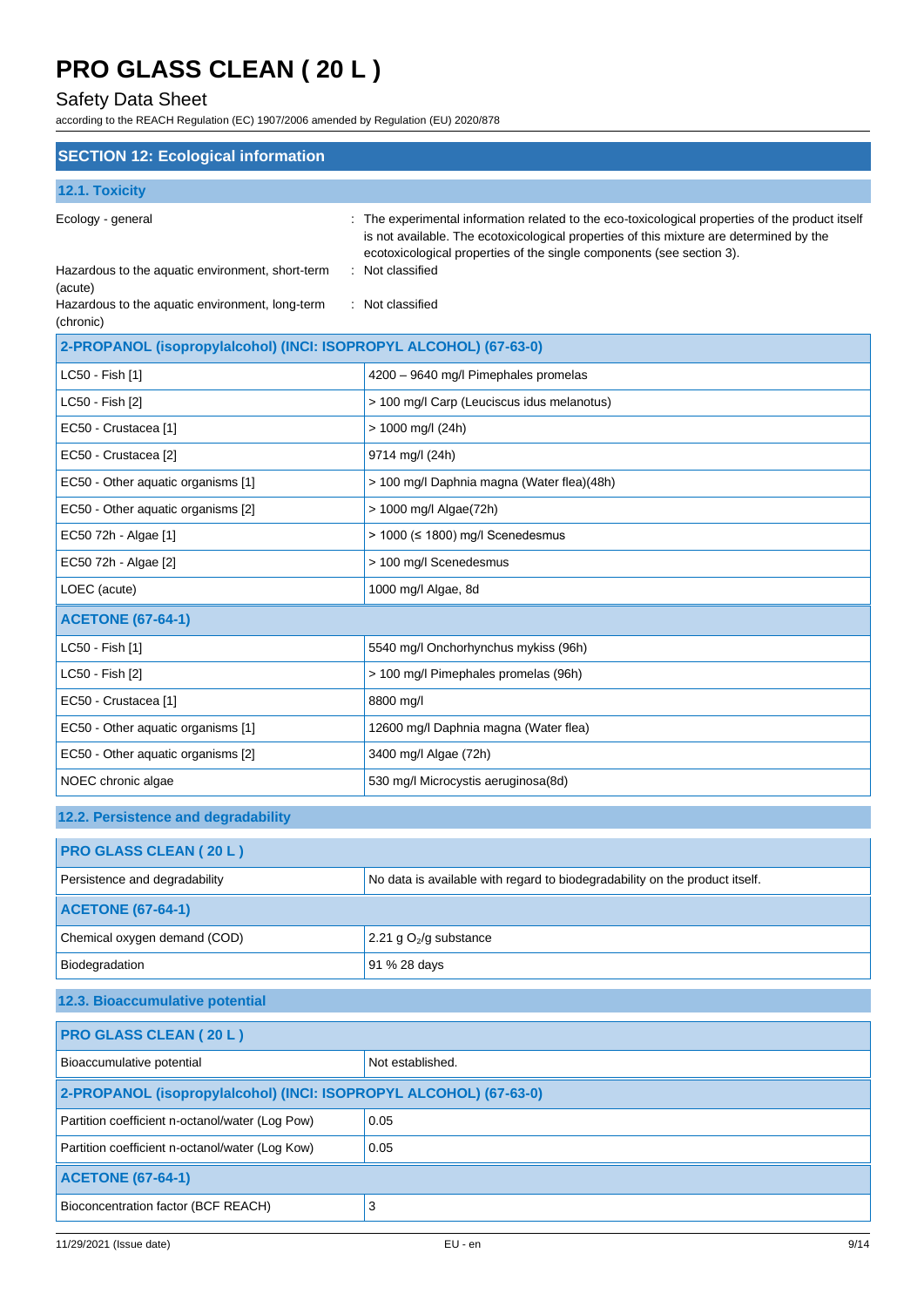## Safety Data Sheet

according to the REACH Regulation (EC) 1907/2006 amended by Regulation (EU) 2020/878

| <b>ACETONE (67-64-1)</b>                        |                          |  |
|-------------------------------------------------|--------------------------|--|
| Partition coefficient n-octanol/water (Log Pow) | $-0.24$                  |  |
| 12.4. Mobility in soil                          |                          |  |
| <b>PRO GLASS CLEAN (20 L)</b>                   |                          |  |
| Mobility in soil                                | No information available |  |
| 12.5. Results of PBT and vPvB assessment        |                          |  |
| <b>PRO GLASS CLEAN (20 L)</b>                   |                          |  |
| Results of PBT assessment                       | No information available |  |
| 12.6. Endocrine disrupting properties           |                          |  |
| No additional information available             |                          |  |
| 12.7. Other adverse effects                     |                          |  |

Additional information **interest in the environment** of the environment.

| <b>SECTION 13: Disposal considerations</b>                                 |                                                                                                                                                                                                                                                                                                                                                                                                                                                                                                                                                                                    |  |  |  |  |
|----------------------------------------------------------------------------|------------------------------------------------------------------------------------------------------------------------------------------------------------------------------------------------------------------------------------------------------------------------------------------------------------------------------------------------------------------------------------------------------------------------------------------------------------------------------------------------------------------------------------------------------------------------------------|--|--|--|--|
| 13.1. Waste treatment methods                                              |                                                                                                                                                                                                                                                                                                                                                                                                                                                                                                                                                                                    |  |  |  |  |
| Regional legislation (waste)<br>Product/Packaging disposal recommendations | Disposal must be done according to official regulations.<br>÷<br>: This material and its container must be disposed of in a safe way, and as per local<br>legislation. Product as it is: Chemical refuse. To be disposed of as hazardous waste. Empty<br>packaging / containers must be taken to a recognized person for reuse or disposal. Empty<br>containers can be dumped after cleaning according to local legislation. Recycling is<br>preferred to disposal or incineration. Empty the packaging completely prior to disposal.<br>Wash away remainder with plenty of water. |  |  |  |  |
| Additional information                                                     | Handle empty containers with care because residual vapours are flammable.<br>÷.                                                                                                                                                                                                                                                                                                                                                                                                                                                                                                    |  |  |  |  |
| Ecology - waste materials                                                  | : Avoid release to the environment.                                                                                                                                                                                                                                                                                                                                                                                                                                                                                                                                                |  |  |  |  |
| European List of Waste (LoW) code                                          | $: 200129$ - detergents containing dangerous substances                                                                                                                                                                                                                                                                                                                                                                                                                                                                                                                            |  |  |  |  |

## **SECTION 14: Transport information**

### In accordance with ADR / IMDG / IATA / ADN / RID

| <b>ADR</b>                       | <b>IMDG</b><br><b>IATA</b> |                   | <b>ADN</b>        | <b>RID</b>        |
|----------------------------------|----------------------------|-------------------|-------------------|-------------------|
| NOT APPLICABLE                   |                            |                   |                   |                   |
| 14.1. UN number or ID number     |                            |                   |                   |                   |
| $UN -$                           | No data available          | No data available | No data available | No data available |
| 14.2. UN proper shipping name    |                            |                   |                   |                   |
| Not applicable.                  | No data available          | No data available | No data available | No data available |
| 14.3. Transport hazard class(es) |                            |                   |                   |                   |
| No data available                | No data available          | No data available | No data available | No data available |
| 14.4. Packing group              |                            |                   |                   |                   |
| No data available                | No data available          | No data available | No data available | No data available |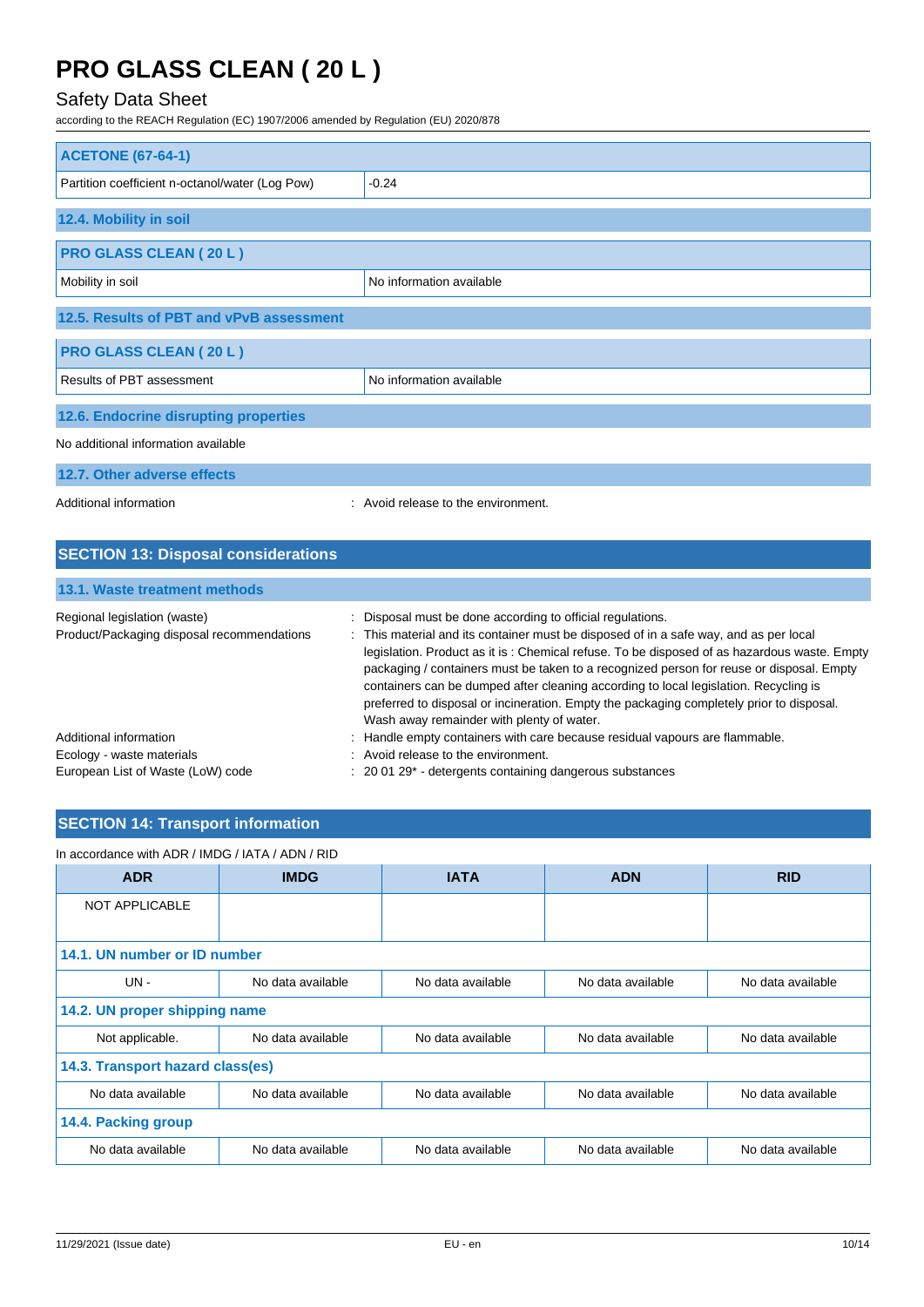## Safety Data Sheet

according to the REACH Regulation (EC) 1907/2006 amended by Regulation (EU) 2020/878

| <b>ADR</b>                             | <b>IMDG</b>       | <b>IATA</b>       | <b>ADN</b>        | <b>RID</b>        |
|----------------------------------------|-------------------|-------------------|-------------------|-------------------|
| <b>14.5. Environmental hazards</b>     |                   |                   |                   |                   |
| Dangerous for the<br>environment: No   | No data available | No data available | No data available | No data available |
| No supplementary information available |                   |                   |                   |                   |
| .                                      |                   |                   |                   |                   |

## **14.6. Special precautions for user**

**Overland transport**

No data available

## **Transport by sea**

No data available

**Air transport**

No data available

## **Inland waterway transport**

No data available

### **Rail transport**

No data available

**14.7. Maritime transport in bulk according to IMO instruments**

No data available

## **SECTION 15: Regulatory information**

**15.1. Safety, health and environmental regulations/legislation specific for the substance or mixture**

### **15.1.1. EU-Regulations**

| <b>EU restriction list (REACH Annex XVII)</b> |                                                                                   |                                                                                                                                                                                                                                                                                                                                                                                                                |  |
|-----------------------------------------------|-----------------------------------------------------------------------------------|----------------------------------------------------------------------------------------------------------------------------------------------------------------------------------------------------------------------------------------------------------------------------------------------------------------------------------------------------------------------------------------------------------------|--|
| Reference code                                | <b>Applicable on</b>                                                              | <b>Entry title or description</b>                                                                                                                                                                                                                                                                                                                                                                              |  |
| 3(b)                                          | 2-PROPANOL<br>(isopropylalcohol) (INCI:<br>ISOPROPYL ALCOHOL)<br>: ACETONE        | Substances or mixtures fulfilling the criteria for any of the following hazard classes or<br>categories set out in Annex I to Regulation (EC) No 1272/2008: Hazard classes 3.1 to 3.6,<br>3.7 adverse effects on sexual function and fertility or on development, 3.8 effects other<br>than narcotic effects, 3.9 and 3.10                                                                                     |  |
| 3(a)                                          | 2-PROPANOL<br>(isopropylalcohol) (INCI:<br>ISOPROPYL ALCOHOL)<br>: ACETONE        | Substances or mixtures fulfilling the criteria for any of the following hazard classes or<br>categories set out in Annex I to Regulation (EC) No 1272/2008: Hazard classes 2.1 to 2.4,<br>2.6 and 2.7, 2.8 types A and B, 2.9, 2.10, 2.12, 2.13 categories 1 and 2, 2.14 categories 1<br>and 2, 2.15 types A to F                                                                                              |  |
| 40.                                           | 2-PROPANOL<br>(isopropylalcohol) (INCI:<br><b>ISOPROPYL ALCOHOL)</b><br>: ACETONE | Substances classified as flammable gases category 1 or 2, flammable liquids categories 1,<br>2 or 3, flammable solids category 1 or 2, substances and mixtures which, in contact with<br>water, emit flammable gases, category 1, 2 or 3, pyrophoric liquids category 1 or<br>pyrophoric solids category 1, regardless of whether they appear in Part 3 of Annex VI to<br>Regulation (EC) No 1272/2008 or not. |  |

Contains no substance on the REACH candidate list

Contains no REACH Annex XIV substances

Contains no substance subject to REGULATION (EU) No 1005/2009 OF THE EUROPEAN PARLIAMENT AND OF THE COUNCIL of 16 September 2009 on substances that deplete the ozone layer.

Contains no substance subject to Regulation (EU) No 649/2012 of the European Parliament and of the Council of 4 July 2012 concerning the export and import of hazardous chemicals.

Contains no substance subject to Regulation (EU) No 2019/1021 of the European Parliament and of the Council of 20 June 2019 on persistent organic pollutants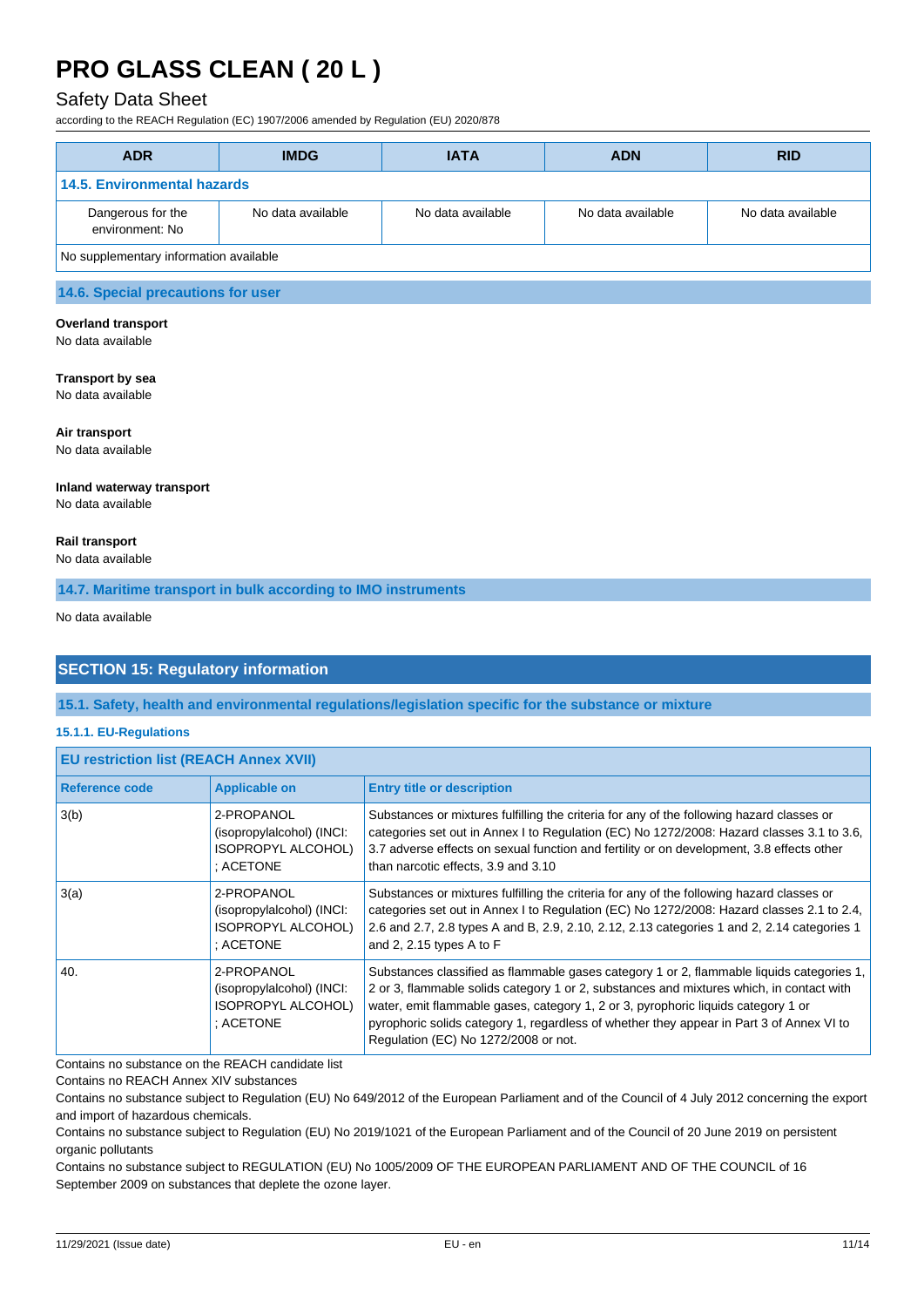## Safety Data Sheet

according to the REACH Regulation (EC) 1907/2006 amended by Regulation (EU) 2020/878

Contains substance subject to Regulation (EU) 2019/1148 of the European Parliament and of the Council of 20 June 2019 on the marketing and use of explosives precursors.

ANNEX II REPORTABLE EXPLOSIVES PRECURSORS

List of substances on their own or in mixtures or in substances for which suspicious transactions and significant disappearances and thefts are to be reported to the relevant national contact point within 24 hours.

| <b>Name</b>                                                                                                                        | <b>CAS-No.</b> | <b>Combined</b><br><i><b>Nomenclature</b></i><br>code (CN) | Combined Nomenclature code for mixture without<br>constituents which would determine classification under<br>another CN code |
|------------------------------------------------------------------------------------------------------------------------------------|----------------|------------------------------------------------------------|------------------------------------------------------------------------------------------------------------------------------|
| Acetone                                                                                                                            | 67-64-1        | 2914 11 00                                                 | ex 3824 99 92                                                                                                                |
| Please see https://ec.europa.eu/home-affairs/system/files/2021-11/list of competent authorities and national contact points en.pdf |                |                                                            |                                                                                                                              |

VOC content : 7.01 % (69,4 g/l)

Other information, restriction and prohibition regulations

: Non-ionic surfactants < 5 %.

Contains substance subject to Regulation (EC) 273/2004 of the European Parliament and of the Council of 11 February 2004 on the manufacture and the placing on market of certain substances used in the illicit manufacture of narcotic drugs and psychotropic substances.

| <b>Name</b> | <b>CN</b><br><b>designation</b> | <b>CAS-No.</b> | <b>CN</b> code | <b>Category</b> | <b>Threshold</b> | <b>Annex</b> |
|-------------|---------------------------------|----------------|----------------|-----------------|------------------|--------------|
| l Acetone   |                                 | $167 - 64 - 1$ | 2914 11 00     | Categorie 3     |                  | Bijlage I    |

### **15.1.2. National regulations**

| <b>France</b>                |                                                                                                                                                                                                                                                                                                                                                                                                                                                                                                       |  |  |
|------------------------------|-------------------------------------------------------------------------------------------------------------------------------------------------------------------------------------------------------------------------------------------------------------------------------------------------------------------------------------------------------------------------------------------------------------------------------------------------------------------------------------------------------|--|--|
| <b>Occupational diseases</b> |                                                                                                                                                                                                                                                                                                                                                                                                                                                                                                       |  |  |
| Code                         | <b>Description: Cleaning agent</b>                                                                                                                                                                                                                                                                                                                                                                                                                                                                    |  |  |
| <b>RG 84</b>                 | Conditions caused by liquid organic solvents for professional use: saturated or unsaturated aliphatic or cyclic liquid<br>hydrocarbons and mixtures thereof; liquid halogenated hydrocarbons; nitrated derivatives of aliphatic hydrocarbons;<br>alcohols; glycols, glycol ethers; ketones; aldehydes; aliphatic and cyclic ethers, including tetrahydrofuran; esters;<br>dimethylformamide and dimethylacetamine; acetonitrile and propionitrile; pyridine; dimethylsulfone and<br>dimethylsulfoxide |  |  |

### **Germany**

| Water hazard class (WGK) 2<br>Hazardous Incident Ordinance (12. BImSchV) |  | : WGK: 1, Slightly hazardous to water (Classification according to AwSV, Annex 1)<br>: Is not subject of the Hazardous Incident Ordinance (12. BImSchV) |
|--------------------------------------------------------------------------|--|---------------------------------------------------------------------------------------------------------------------------------------------------------|
| <b>Netherlands</b>                                                       |  |                                                                                                                                                         |
| SZW-lijst van kankerverwekkende stoffen                                  |  | : None of the components are listed                                                                                                                     |
| SZW-lijst van mutagene stoffen                                           |  | : None of the components are listed                                                                                                                     |
| SZW-lijst van reprotoxische stoffen – Borstvoeding                       |  | : None of the components are listed                                                                                                                     |
| SZW-lijst van reprotoxische stoffen -                                    |  | : None of the components are listed                                                                                                                     |
| Vruchtbaarheid                                                           |  |                                                                                                                                                         |
| SZW-lijst van reprotoxische stoffen – Ontwikkeling                       |  | : None of the components are listed                                                                                                                     |
| <b>Denmark</b>                                                           |  |                                                                                                                                                         |
| Class for fire hazard                                                    |  | $\therefore$ Class II-1                                                                                                                                 |
| Store unit                                                               |  | $: 5$ liter                                                                                                                                             |
| <b>Classification remarks</b>                                            |  | $\therefore$ R10 $\lt$ Emergency management guidelines for the storage of flammable liquids must be<br>followed                                         |

### **15.2. Chemical safety assessment**

No chemical safety assessment has been carried out

## **SECTION 16: Other information**

#### **Indication of changes:**

This sheet has been revised completely (changes were not marked).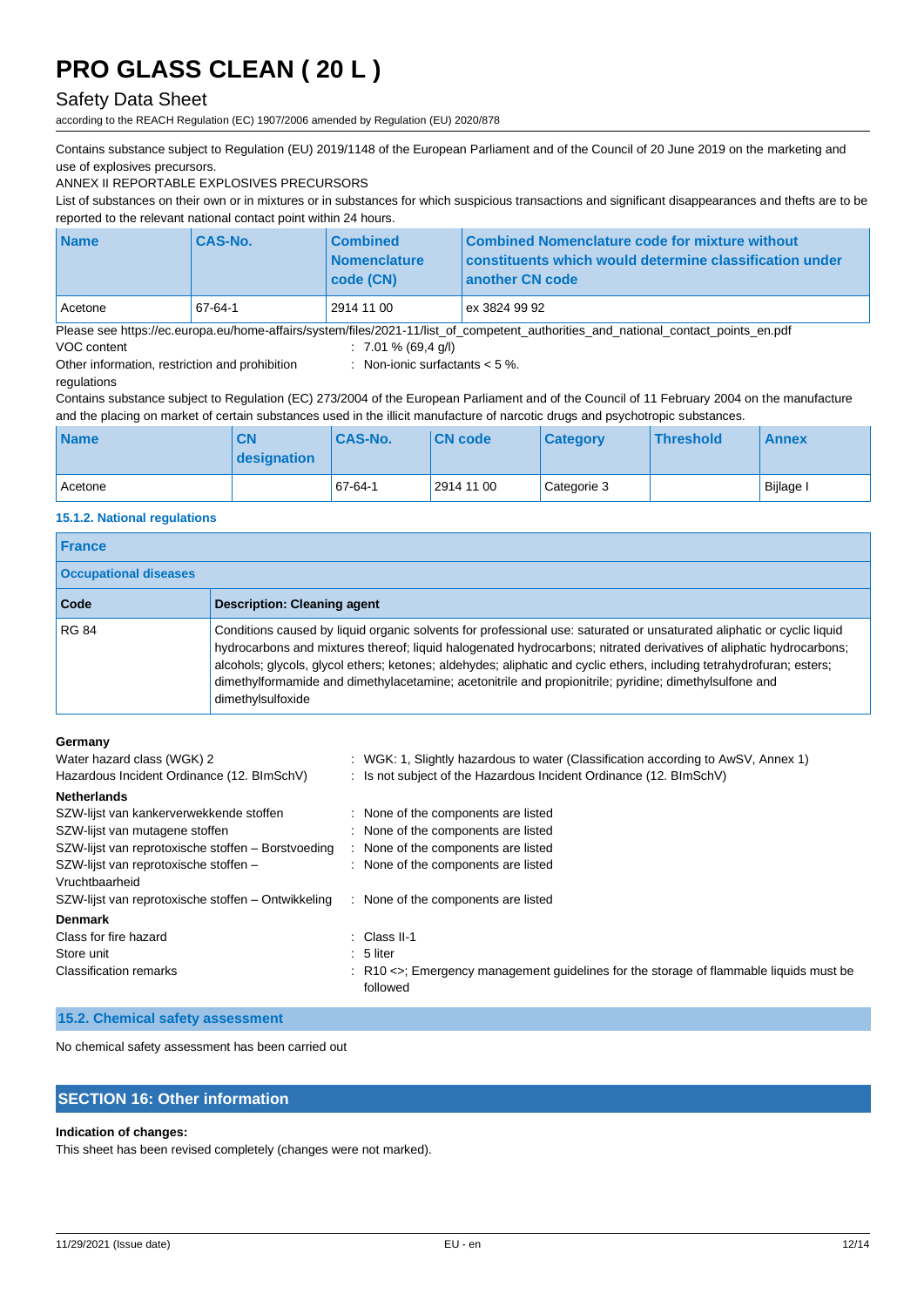## Safety Data Sheet

according to the REACH Regulation (EC) 1907/2006 amended by Regulation (EU) 2020/878

| <b>Abbreviations and acronyms:</b> |                                                                                                 |  |  |  |
|------------------------------------|-------------------------------------------------------------------------------------------------|--|--|--|
| <b>ADN</b>                         | European Agreement concerning the International Carriage of Dangerous Goods by Inland Waterways |  |  |  |
| ADR                                | European Agreement concerning the International Carriage of Dangerous Goods by Road             |  |  |  |
| <b>ATE</b>                         | <b>Acute Toxicity Estimate</b>                                                                  |  |  |  |
| <b>BCF</b>                         | Bioconcentration factor                                                                         |  |  |  |
| <b>BLV</b>                         | Biological limit value                                                                          |  |  |  |
| <b>BOD</b>                         | Biochemical oxygen demand (BOD)                                                                 |  |  |  |
| COD                                | Chemical oxygen demand (COD)                                                                    |  |  |  |
| <b>DMEL</b>                        | Derived Minimal Effect level                                                                    |  |  |  |
| <b>DNEL</b>                        | Derived-No Effect Level                                                                         |  |  |  |
| EC-No.                             | European Community number                                                                       |  |  |  |
| <b>EC50</b>                        | Median effective concentration                                                                  |  |  |  |
| EN                                 | European Standard                                                                               |  |  |  |
| <b>IARC</b>                        | International Agency for Research on Cancer                                                     |  |  |  |
| <b>IATA</b>                        | International Air Transport Association                                                         |  |  |  |
| <b>IMDG</b>                        | International Maritime Dangerous Goods                                                          |  |  |  |
| <b>LC50</b>                        | Median lethal concentration                                                                     |  |  |  |
| LD50                               | Dose leading to death in 50% of a test population (median lethal dose)                          |  |  |  |
| <b>LOAEL</b>                       | Lowest Observed Adverse Effect Level                                                            |  |  |  |
| <b>NOAEC</b>                       | No-Observed Adverse Effect Concentration                                                        |  |  |  |
| <b>NOAEL</b>                       | No-Observed Adverse Effect Level                                                                |  |  |  |
| <b>NOEC</b>                        | No-Observed Effect Concentration                                                                |  |  |  |
| OECD                               | Organisation for Economic Co-operation and Development                                          |  |  |  |
| <b>OEL</b>                         | Occupational Exposure Limit                                                                     |  |  |  |
| <b>PBT</b>                         | Persistent Bioaccumulative Toxic                                                                |  |  |  |
| <b>PNEC</b>                        | <b>Predicted No-Effect Concentration</b>                                                        |  |  |  |
| <b>RID</b>                         | Regulations concerning the International Carriage of Dangerous Goods by Rail                    |  |  |  |
| SDS                                | Safety Data Sheet                                                                               |  |  |  |
| <b>STP</b>                         | Sewage treatment plant                                                                          |  |  |  |
| ThOD                               | Theoretical oxygen demand (ThOD)                                                                |  |  |  |
| <b>TLM</b>                         | Median Tolerance Limit                                                                          |  |  |  |
| VOC                                | Volatile Organic Compounds                                                                      |  |  |  |
| CAS-No.                            | Chemical Abstract Service number                                                                |  |  |  |
| N.O.S.                             | Not Otherwise Specified                                                                         |  |  |  |
| vPvB                               | Very Persistent and Very Bioaccumulative                                                        |  |  |  |
| ED                                 | Endocrine disrupting properties                                                                 |  |  |  |

Data sources **information from our suppliers, such as data from "Registered Substances Database" of the** European Chemicals Agency (ECHA) is used to compile the safety data sheet. Classification procedure: . Physical and Chemical Properties: Classification is based on the results of the mixtures tested. Health and Environmental Hazards: The method for classifying mixtures based on the components of the mixture (sum formula).